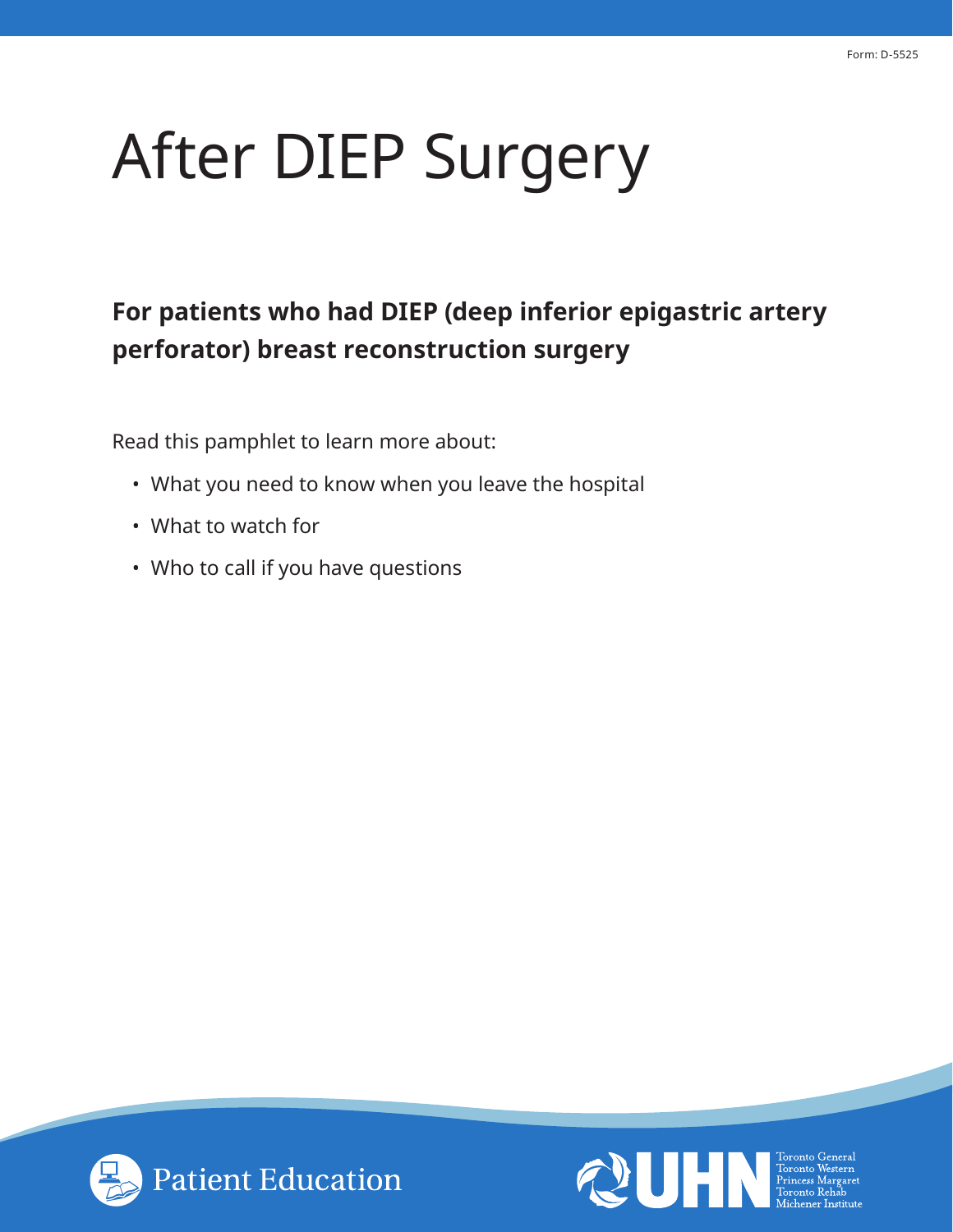

Your health care team will give you prescriptions for different types pf pain medicine before you leave the hospital. These medicines **may** include Tylenol Extra Strength, Celecoxib, Gabapentin, and Hydromorphone for severe pain that comes on suddenly. Please take them as directed.

Some pain medicine can make you constipated. If you do not have a bowel movement (poo) for 3 days, ask your pharmacist about taking stool softeners or laxatives. You don't need a prescription.

#### **To prevent constipation:**

- Drink 3 to 5 glasses of water every day.
- Eat foods that are high in fibre, such as whole grains, bran, fruits and vegetables.

You will be asked to take 81 mg of Aspirin (acetylsalicylic acid). If you have any questions, please speak with your surgeon.

## **What if I have nausea?**

You may have some nausea after your surgery. You can take anti-nausea medicine (such as Gravol) to help relieve your nausea or upset stomach. Please take it as directed and continue to drink lots of fluids.

## **What can I eat and drink after surgery?**

You can go back to eating what you normally would when you go home.

Eating foods that are high in fibre (whole grains, bran, fruits and vegetables) and rich in protein and vitamin C (citrus fruit, orange juice) can help with healing.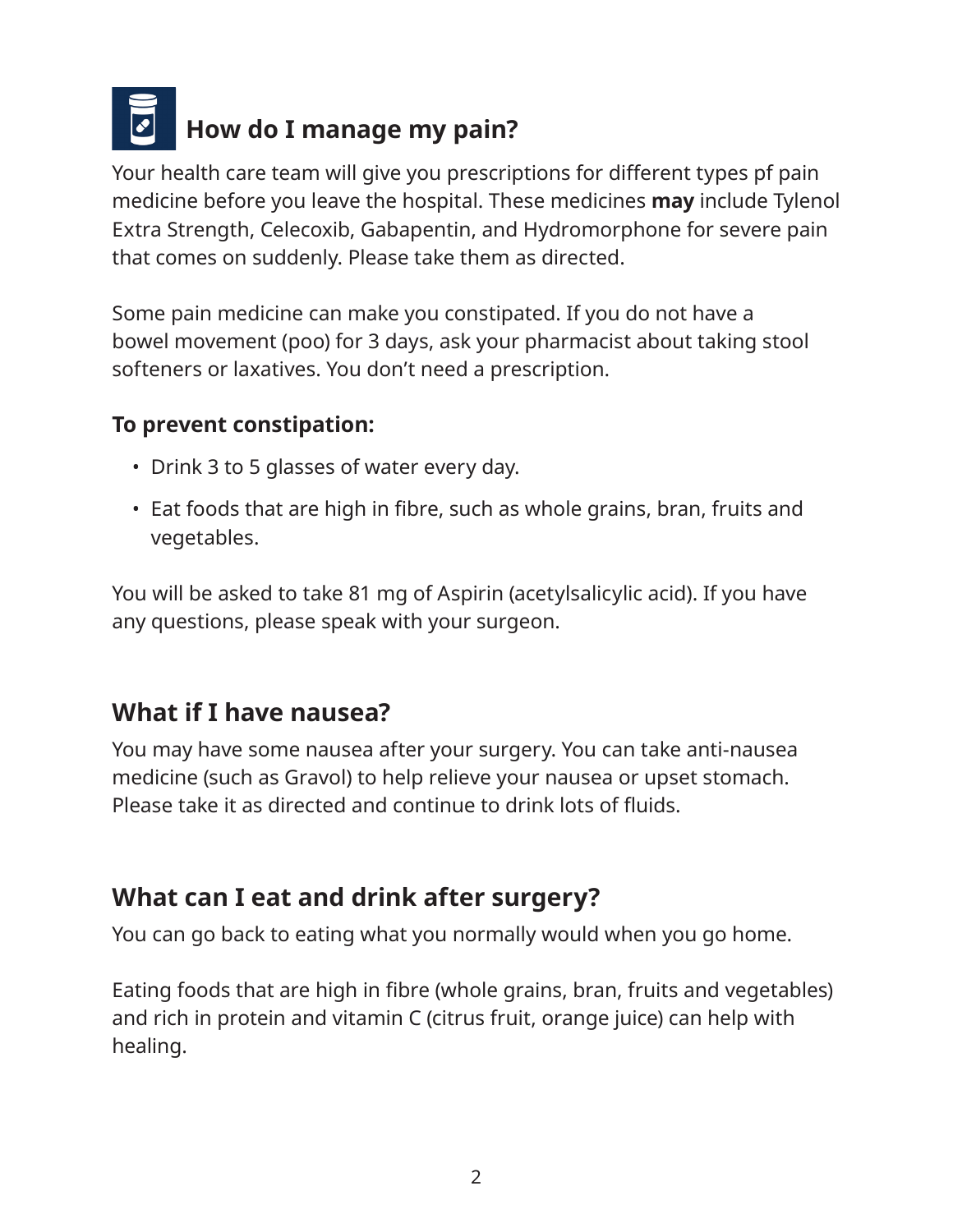## **How much activity is safe?**

- You can do your usual self-care activities such as toileting, getting dressed and brushing your hair.
- It is important to take shorts walks or move your body throughout the day to improve your blood flow and help you heal faster.
- **• No heavy lifting.** Don't lift anything more than 5 kilograms (10 pounds).
- Don't do any stomach or abdominal exercises (such as sit ups) for 12 weeks.

### **When can I bathe or shower?**

You can shower using soap and water when you go home. Everything can get wet, even the drains.

### **How do I take care of my wound?**

- All your stitches will dissolve on their own.
- All your dressings will be removed on the day you leave the hospital.
- If you have steri-strips along your incisions (surgical cuts), they can stay in place until your follow-up appointment.
- **• Do not remove them.** They may start to peel or fall off on their own. This is OK.
- Don't put any oils or lotions on your incisions (such as Bio-Oil or vitamin E) for at least 3 weeks after your surgery.
- **• Do NOT put heat or ice packs on your surgical incisions (cuts).** This may injure your skin.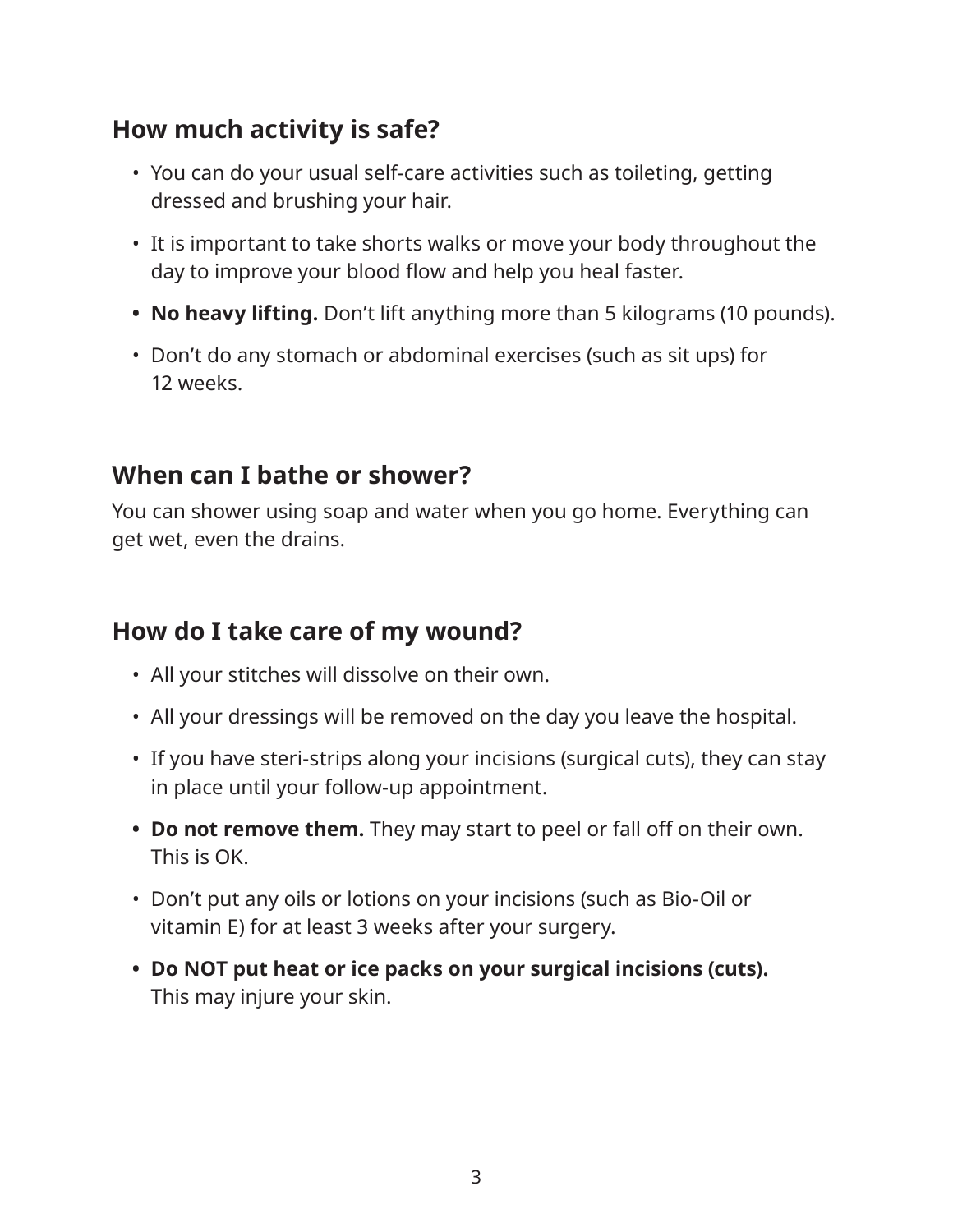## **What about my drains?**

- Some patients leave the hospital with a Jackson Pratt (JP) drain. The drain helps remove any extra fluid from your body.
- We will arrange for a nurse within your community to help take care of your drains through the Local Health Integration Network (LHIN).



JP drain

- The surgeon will let the nurse know when to remove the drains.
- Sometimes you might need to go to a clinic to have the drains checked or removed.

#### **How to take care of my drains**

- Milk and/or strip the tube attached to the JP drain every 4 hours during the day to prevent the tube from getting blocked. We will teach you how to do this.
- Try to empty your drain at least twice a day (in the morning and evening), or more if needed.
- Wash your hands before and after taking care of your drain.



**Important:** Empty and record the date, time and amount of fluid from your drain. The amount of fluid tells us when it is safe to remove your drains.

#### **See the chart at the end of this pamphlet to help you remember information about drain output.**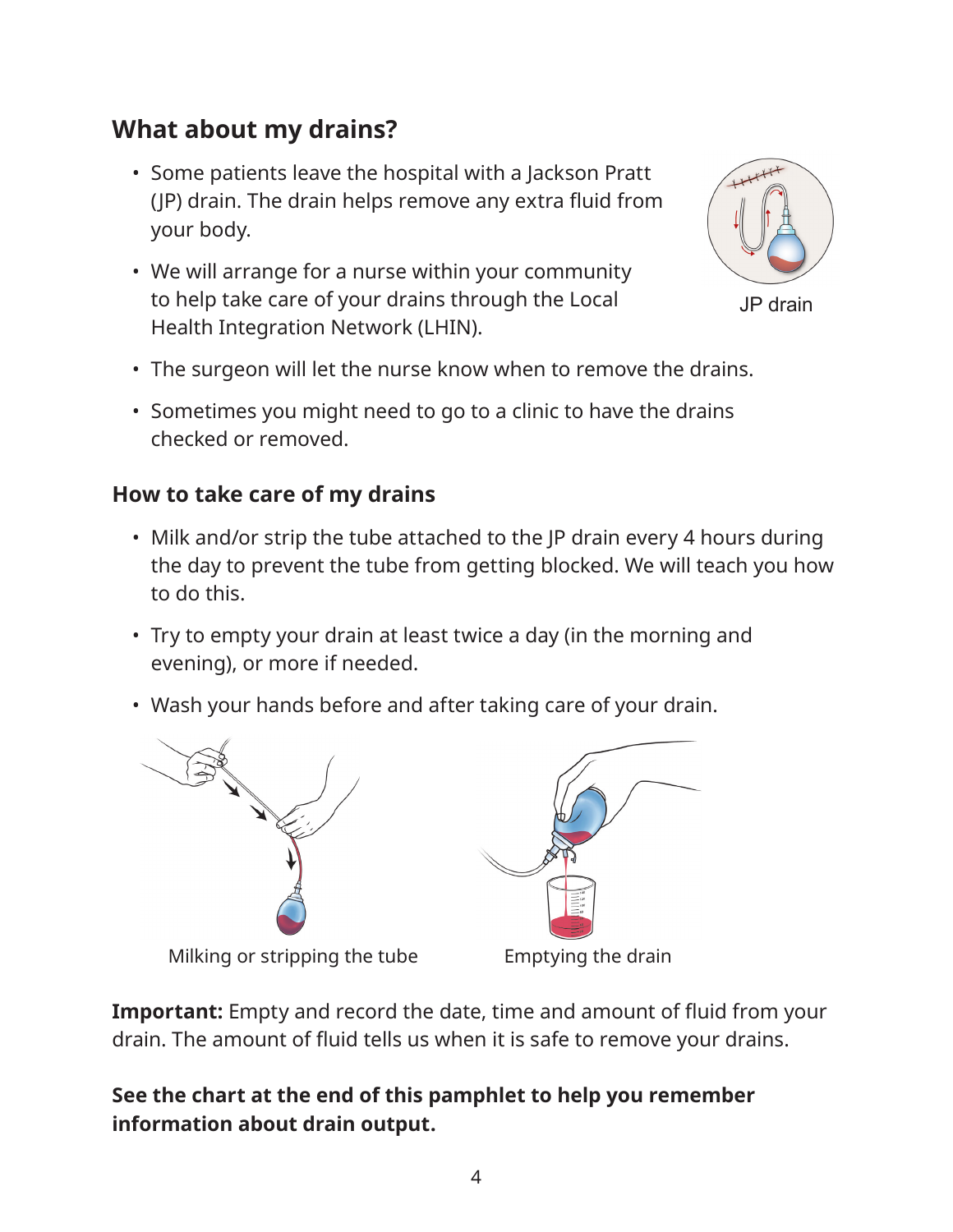## **What else do I need to know?**



- You can wear a supportive, comfortable regular bra with wide straps and **no underwire for 2 months**.
- Please ask about the pamphlet called "Bra Buying Guide" (D-5512), if you want information about post mastectomy bras.



• If your surgeon gave you an **abdominal binder**, wear it all day for the first 3 weeks after surgery. Then wear it for the next 3 weeks during the day only.

#### **Go to the nearest emergency department if you see**  EMERGENCY **these signs of infection:**

- Fever higher than 38 °C that lasts longer than 24 hours
- Bright red, hot and swollen incisions and skin
- White fluid or pus
- Pus that smells bad



## **Call your surgeon's office or go to the emergency department where you had your surgery if you notice:**

- Your breast(s) size suddenly increases
- A change in colour (such as red, purple, blue)

These signs can mean there is a problem with your flap and may need to be treated urgently.